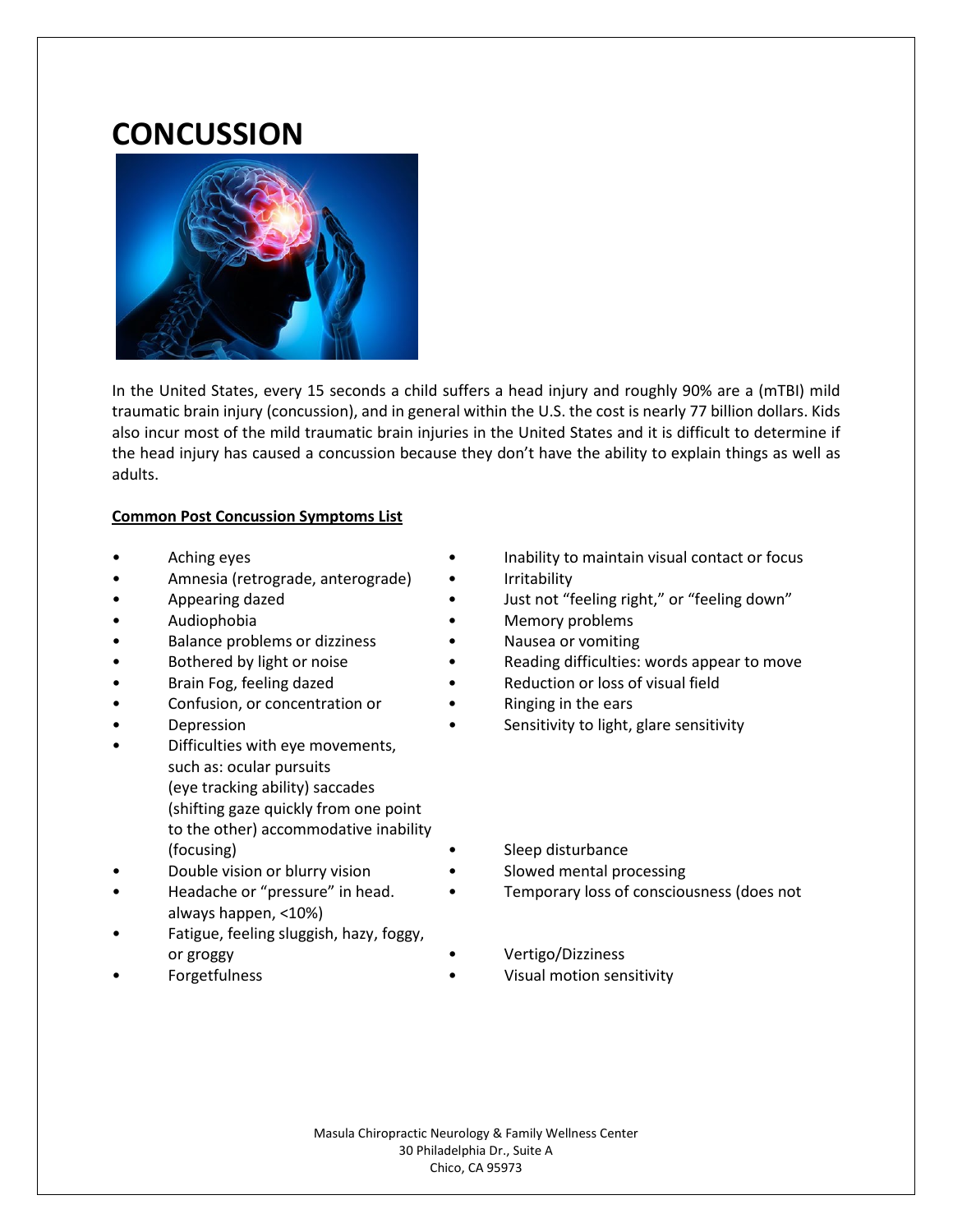### **The Key to Successful Diagnosis and Management**

The key to a successful diagnosis is determining whether someone does or does not have a concussion and there are only 3 accepted criteria for assessment of concussion which include: Neurological, Vestibular and Oculomotor. The oculomotor is the more complex of all 3 assessments.

The neurological exam is pretty self-explanatory and will include cranial nerve assessment. The vestibular examination involves both a (VOG) Vestibular Oculography examination with infrared goggles as well as a Dynamic Posturography or Computerized Axial Posturography examination. Until recently the diagnostic criteria have relied heavily on subjective complaints by utilizing such things on the playing field as the SCAT assessment. However, current research suggests that the Best biomarker for objective concussion assessment is the Oculomotor System such that there is a specific pathological eye movement response to mild traumatic brain injury. And, it has also now been determined that eye movements in children who have a concussion are different than eye movements in an adult who sustains a concussion. Therefore, the eye movement biomarkers may be missed unless someone is trained to look at them.

Let us understand that various areas of the brain are responsible for different patterns of eye movements. So, with eye movements we like to look at the ability to maintain gaze fixation, we look at saccades which are fast eye movements, we observe and record slow pursuit eye movements called smooth pursuits, the latency of eye movements meaning reaction Time metrics, and dysautonomia.

For example; when we look at fast or slow eye movements we have to look at them as being Voluntary and Involuntary, or what can be called reflexive eye movements similar to what occurs in the body with ticks or when stepping on a tack. As a clinician we want to quantify the movement as to its speed. Is it fast or is it slow? Are the movements accurate?

If the eye movements are fast, it is necessary to know whether they are they jerky? or is there a combination of fast and slow eye movements such as in nystagmus? When a patient is following a target and the pursuit is inappropriate, meaning that the eyes come off the target, particularly during upward pursuits, this could imply that there is something is broken within the central nervous system that is compromising the activity. There are also autonomic movements in the eye as to whether the pupil is smaller or larger.

# **3-Pronged Approach**

With our 3-pronged approach, utilizing the *accepted* criteria for concussion evaluation; Neurological, Vestibular and Oculomotor, we are capable of determining the injured area(s) of the nervous system resulting in greater specificity in our therapeutics and thus better outcomes.

In concussion, it is necessary to find a practitioner who is skilled in Neurological, Vestibular and Oculomotor assessment for both evaluation and management of mild traumatic brain injuries. I hope you find this short video informative and if I or my team may be of assistance please feel free to call us at **(530) 342-6441.**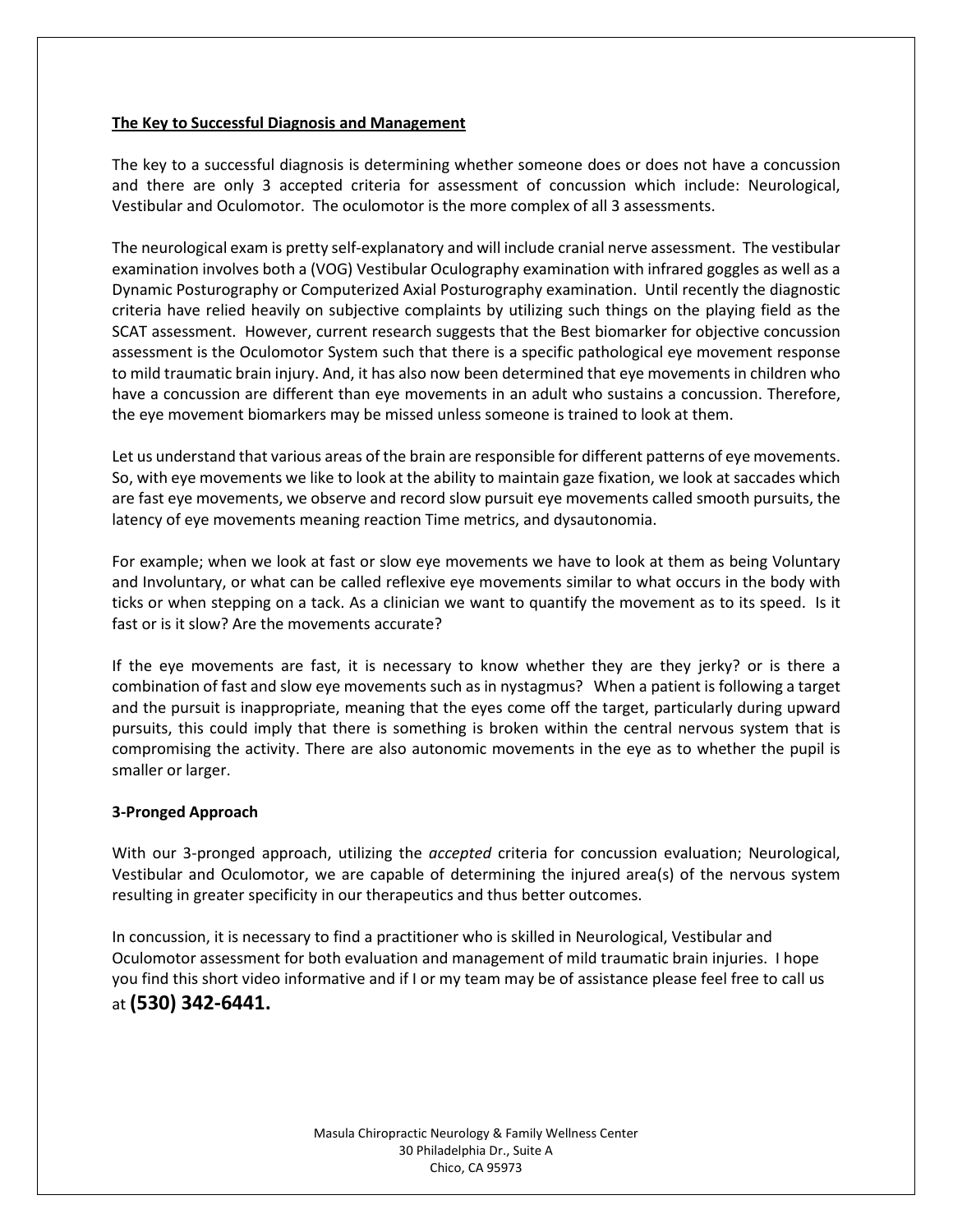#### **Concussion Articles:**

- 1. "Persistence of tandem gait impairment was particularly common, suggesting that patients with severe mTBI should receive postural stability assessment before returning to certain complex physical activities." Motor impairment after severe traumatic brain injury: A longitudinal multicenter study. Journal off rehabilitation research and development, vol. 44, November 2007.
- 2. "Visual and verbal memory exhibited stronger correlations to balance and gait measures compared with reaction time." Relationship between cognitive assessment and balance measures in adolescence referred for vestibular physical therapy after concussion. Clinical Journal of sports medicine 2015
- 3. "Gait analysis and balance and vestibular testing can document subtle changes in gait and balance among those with TBI. " An assessment of gait and balance deficits after traumatic brain injury. Archives of physical medicine and rehabilitation 2003.
- 4. "Dual task related changes for gait speed and medial lateral sway during walking can distinguish concussed and non-concussed individuals." The use of the dual task paradigm in detecting gait performance deficits following a sport related concussion. A systematic review and meta-analysis. Journal of science and medicine, sports, 2013.
- 5. "Measurement of visual tracking performance is promising as a past and practical screening tool for mild traumatic brain injury." Visual tracking synchronization as a metric for concussion screening. The Journal of head trauma rehabilitation 2010.
- 6. "Our results indicate that eye-movement function is impaired in post-concussion syndrome, the deficits being unrelated to the influence of depression or estimated intellectual ability." Impaired eye movements in postconcussion syndrome indicate suboptimal brain function beyond the influence of depression, malingering or intellectual ability. Brain 2009.
- 7. "Deficits seen during predictive visual tracking correlate with diffusion tensor imaging findings and with observed damage to neural pathways known to carry out cognitive and affective functions that are vulnerable to mild traumatic brain injury." Occurrence of ocular motor dysfunctions in acquired brain injury: a head respective analysis. Optometry 2007.
- 8. "Deficits observed during predictive visual tracking correlate with DTI findings that show lesions localized in neural pathways subserving the cognitive functions often disrupted in mild traumatic brain injury." A united science of concussion: Annals of the New York Academy of sciences, 2010.
- 9. "In the concussion group, fMRI signals from the ocular motor AI and abducens nuclei showed about a 50% reduction relative to controls." Deficits in the activation of human ocular motor nuclei in chronic traumatic brain injury. Frontiers in neurology 2015.
- 10. "Persistent prolonged psychotic reaction times in mild traumatic brain injury patients may separate patients with persistent mTBI from those with recovering mTBI." Saccadic eye movements in mild traumatic brain injury: a pilot study: Canadian Journal of neurological sciences, 2014.
- 11. "Even every mild traumatic brain injury. There are obvious alterations in saccadic latency distributions with increased mean latency." Saccadometry: the possible application of latency distribution measurements for monitoring concussion. British Journal of sports medicine 2007.
- 12. "Being sedentary after an injury or illness is 1 of the most consistent risk factors for chronic disability." Is rest after concussion, the best medicine? Journal of head trauma rehabilitation 2013.
- 13. Delineating function and connectivity of optokinetic hubs in the cerebellum and the brainstem. [Ria Maxine](javascript:;)  [Ruehl,](javascript:;) [Carolin Hinkel,](javascript:;) [Thomas Bauermann](javascript:;) & [Peter zu Eulenburg](javascript:;)

*[Brain Structure and Function](https://link.springer.com/journal/429)* **volume 222**, pages 4163–4185(2017) Original Article Published: [23 June 2017](https://link.springer.com/article/10.1007/s00429-017-1461-8#article-info)

**Abstract** 

Optokinetic eye movements are crucial for keeping a stable image on the retina during movements of the head. These eye movements can be differentiated into a cortically generated response (optokinetic look nystagmus) and the highly reflexive optokinetic stare nystagmus, which is controlled by circuits in the brainstem and cerebellum. The contributions of these infratentorial networks and their functional connectivity with the cortical eye fields are still poorly understood in humans. To map ocular motor centers in the cerebellum and brainstem, we studied stare nystagmus using small-field optokinetic stimuli in the horizontal and vertical directions in 22 healthy subjects. We were able to differentiate ocular motor areas of the pontine brainstem and midbrain in vivo for the first time. Direction and velocity-dependent activations were found in the pontine brainstem (nucleus reticularis, tegmentum pontis, and paramedian pontine reticular formation), the uvula, flocculus, and cerebellar tonsils. The ocular motor vermis, on the other hand, responded to constant and accelerating velocity stimulation. Moreover, deactivation patterns depict a governing role for the cerebellar tonsils in ocular motor control. Functional connectivity results of these hubs reveal the close integration of cortico-cerebellar ocular motor and vestibular networks in humans.

> Masula Chiropractic Neurology & Family Wellness Center 30 Philadelphia Dr., Suite A Chico, CA 95973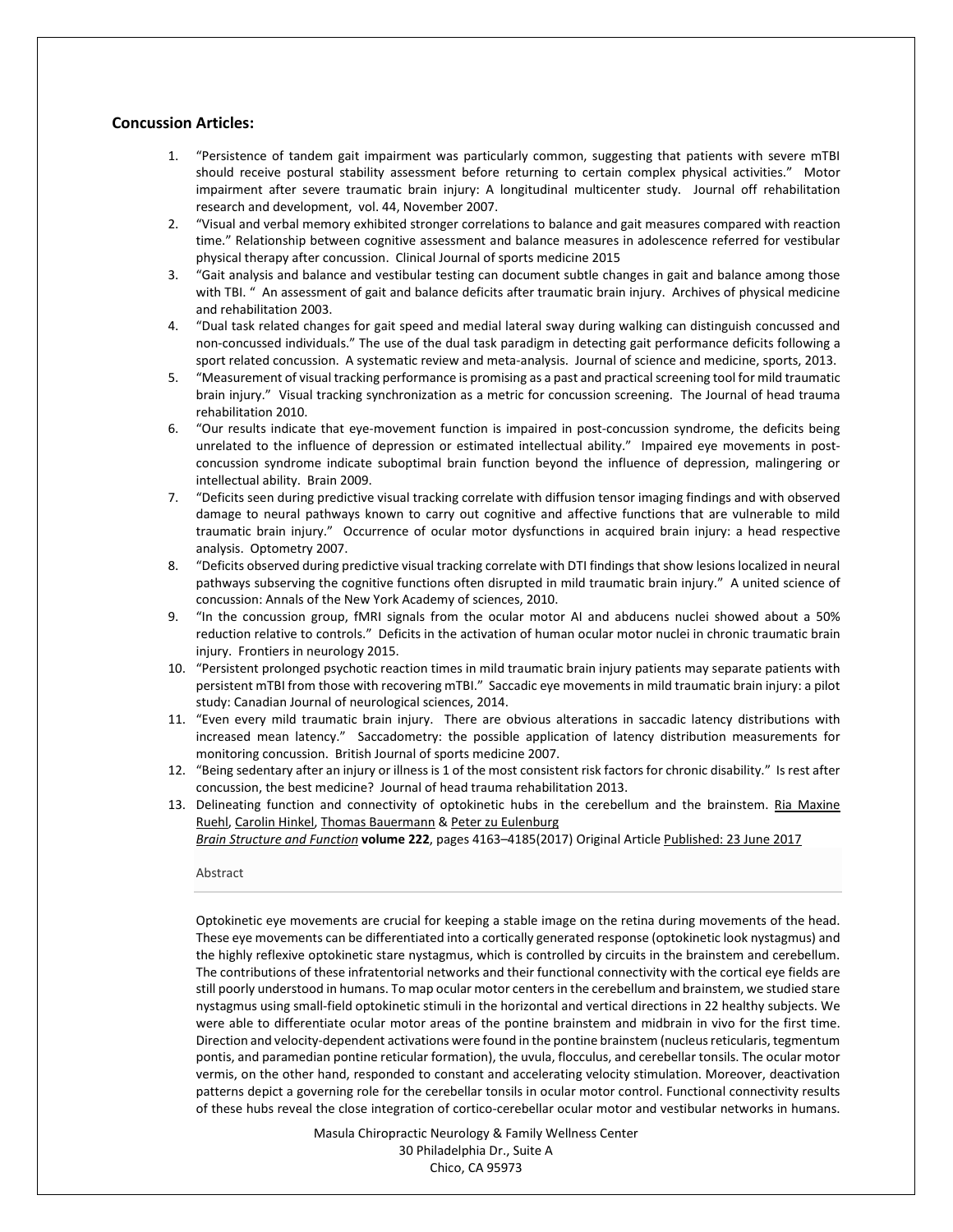Adding to the cortical concept of a right-hemispheric predominance for visual-spatial processing, we found a complementary left-sided cerebellar dominance for our ocular motor task. A deeper understanding of the role of the cerebellum and especially the cerebellar tonsils for eye movement control in a clinical context seems vitally important and is now feasible with functional neuroimaging.

14. Horizontal or vertical optokinetic stimulation activates visual motion-sensitive, ocular motor and vestibular cortex areas with right hemispheric dominance. An fMRI study.

Brain 1998 Aug;121 (Pt 8):1479-95. doi: 10.1093/brain/121.8.1479. [M Dieterich](https://pubmed.ncbi.nlm.nih.gov/?term=Dieterich+M&cauthor_id=9712010)<sup>1</sup>, [S F Bucher,](https://pubmed.ncbi.nlm.nih.gov/?term=Bucher+SF&cauthor_id=9712010) K [C Seelos,](https://pubmed.ncbi.nlm.nih.gov/?term=Seelos+KC&cauthor_id=9712010) [T Brandt](https://pubmed.ncbi.nlm.nih.gov/?term=Brandt+T&cauthor_id=9712010) PMID: 9712010 DOI: [10.1093/brain/121.8.1479](https://doi.org/10.1093/brain/121.8.1479)

#### **Abstract**

The differential effects of optokinetic stimulation with and without fixation suppression were analyzed in an fMRI study in 10 right-handed healthy subjects. Horizontal and vertical small-field optokinetic stimulation activated the same multiple visual, ocular motor and vestibular cortical and subcortical areas in both hemispheres. The extent of activation in each hemisphere was independent of the stimulus direction. All activated areas representing cortical (occipitotemporal cortex, posterior parietal cortex, precentral and posterior median frontal gyrus, prefrontal cortex, medial part of the superior frontal gyrus) and subcortical (caudate nucleus, putamen, globus pallidus and paramedian thalamus) ocular motor structures were activated during optokinetic stimulation as well as during fixation suppression of optokinetic nystagmus. However, the activation was significantly stronger with optokinetic nystagmus compared with fixation suppression. The only relatively increased activity during fixation suppression was seen in the medial part of the superior frontal gyrus (supplementary eye field) and the anterior cingulate gyrus. The anterior insula and the posterior insula (human homologue of the parieto-insular vestibular cortex) were activated during optokinetic nystagmus but not during fixation suppression. A significant right hemispheric predominance (regardless of stimulus direction) was found under both conditions in the visual motion-sensitive and ocular motor areas of the cortex, except the supplementary eye field and anterior cingulate gyrus. This was most prominent in the occipitotemporal cortex but did not occur in the primary visual cortex and in subcortical ocular motor structures (putamen, globus pallidus and caudate nucleus). Thus, cortical and subcortical activation patterns did not differ for horizontal and vertical optokinetic stimulation, and there was distinct right-hemisphere dominance for visual motion-sensitive and cortical ocular motor areas and the thalamus. Fixation suppression of optokinetic nystagmus yielded four different results: (i) increased activation in the supplementary eye field and anterior cingulate gyrus; (ii) unchanged activation in the visual cortex; (iii) decreased activation in most of the ocular motor areas; and (iv) suppressed activation in the anterior and posterior insula and the thalamus. Activation of the parieto-insular vestibular cortex may be related to ocular motor function rather than self-motion perception.